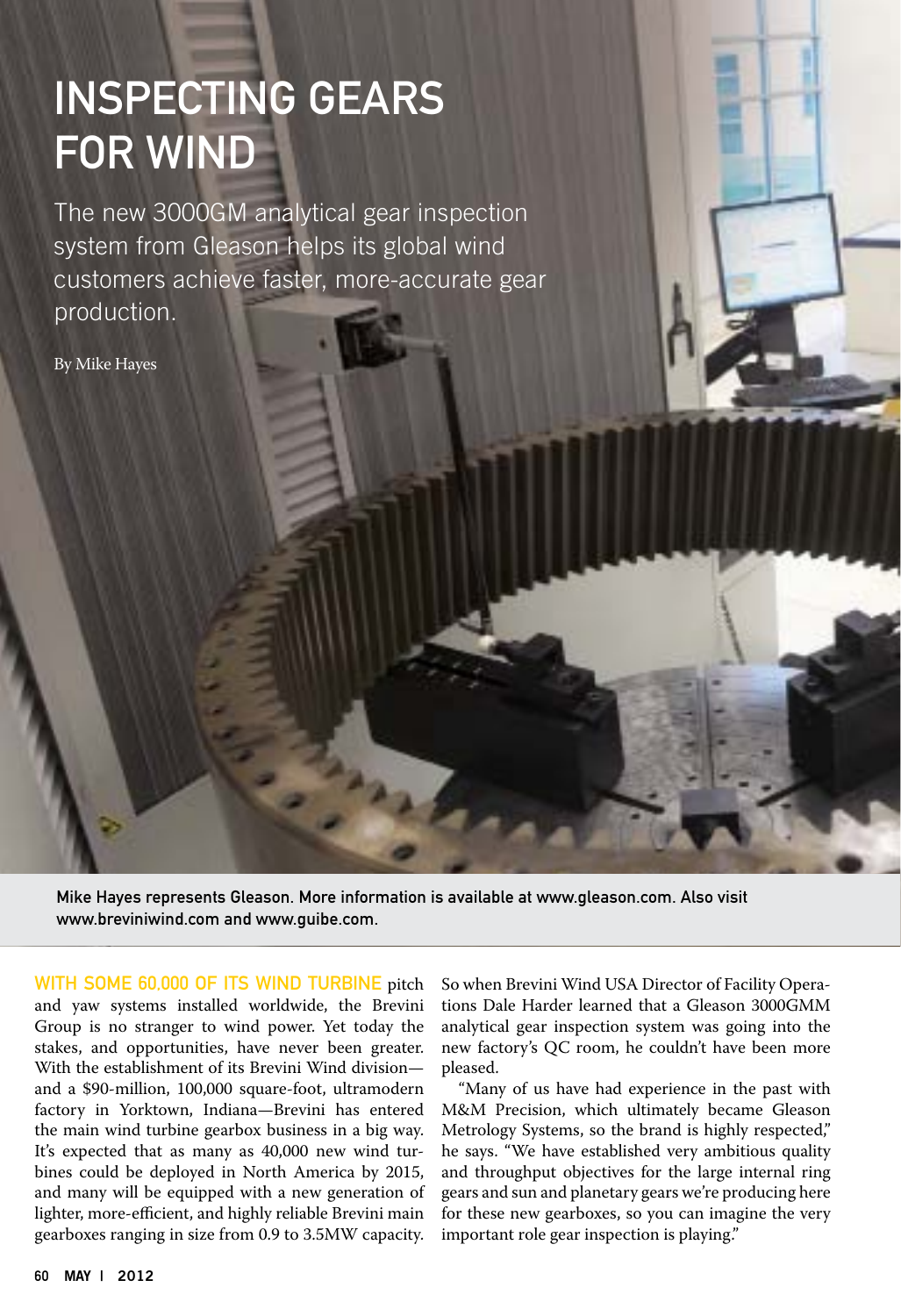

#### QUALITY IS CRITICAL

A critical driver of gear quality standards at Brevini is of course the need for exceptional gearbox reliability. Wind turbine installations are often in inaccessible areas and operating in adverse conditions that make repair and maintenance both difficult and expensive. Increasingly important is the need for quiet-running wind turbines, particularly for wind towers in close proximity to populated areas. Despite their size (Brevini internal ring gears are as large as 2.2 meters in diameter with 400 mm face widths and weigh upwards of 3,000+ kg), part prints call for Brevini gears to be made to ISO Grade 6 or better, all with surface finishes to Rz



Fig. 1: Brevini Wind USA gears up for fast-growing North American wind turbine demand with a new ultra-modern \$90 million, 100,000 sq. ft. factory in Yorktown, IN USA.



Fig. 2: New Gleason P 2400 large hobbing (top) and profile grinding machines (bottom) perform complete cutting and hard finishing operations on a new generation of very high quality internal ring gears, sun and planetary gears for Brevini's main drive gear boxes.

3 μm. Mr. Harder says his two new Gleason P 1600 and P 2400 Hobbers and two P 1600 G and P 2400 G Profile Grinders are easily achieving these levels, and better. The challenge, he says, is ensuring that inspection keeps up with production. "We're keen on demonstrating, both internally and to our customers, that our new processes can achieve the highest quality levels, which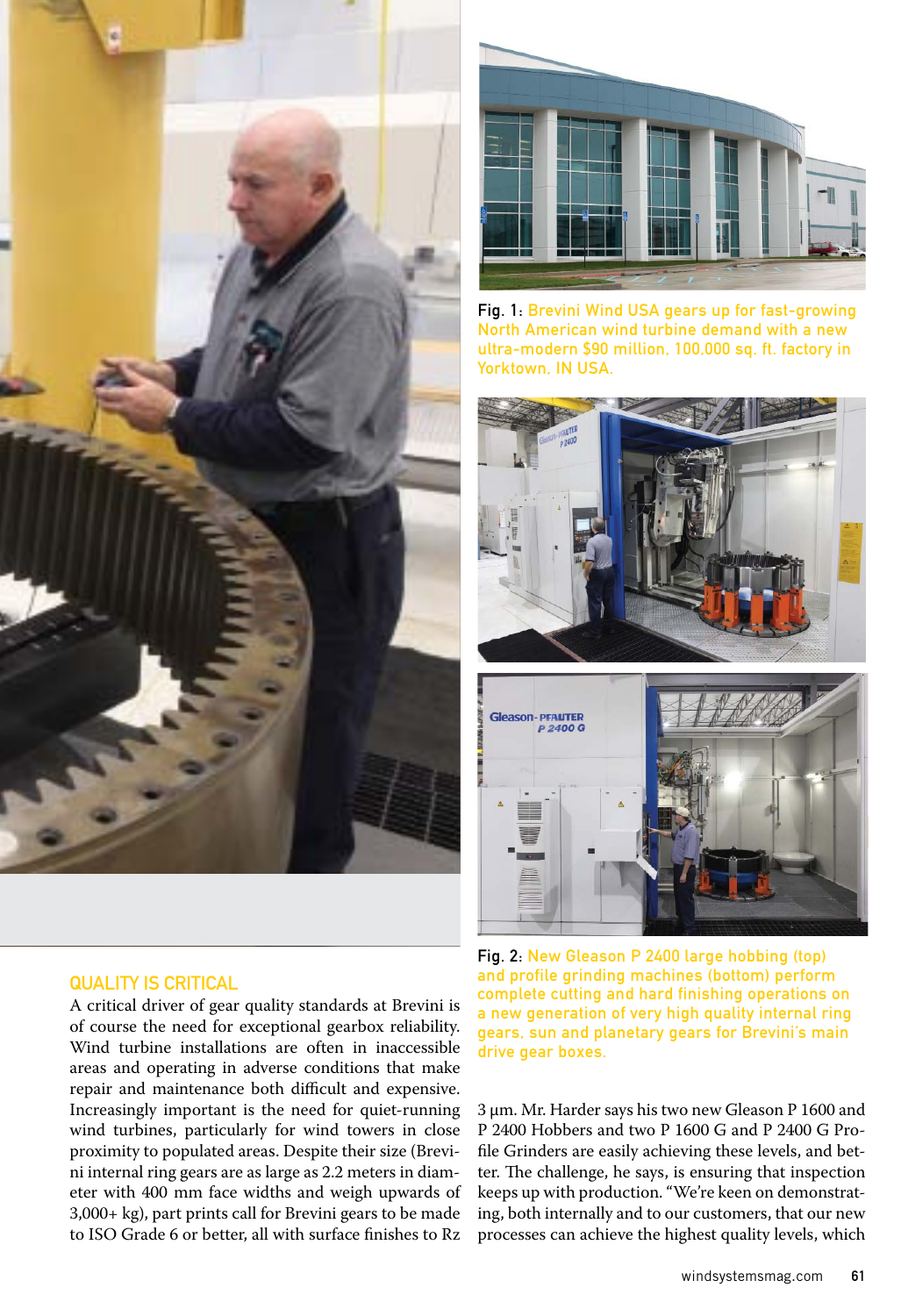

Fig. 3: New Gleason 3000GMM analytical gear inspection system speeds and simplifies the critical quality verification process for any gear, enabling Brevini to keep pace with its new gear production machines.



Fig. 4: "Stirring in" setup time is greatly reduced with Gleason's Journal Reference software, which takes minutes, even hours out of the time usually required to 'true up' large gears manually.



Fig. 5: Here's how GAMA (Gleason Automated Measurement and Analysis, operating software simpifies programming and automates the inspection process.

puts the burden on our gear inspection system," says Mr. Harder. "That's what we really like about the new 3000GMM. If you can read a part print, you're practically ready to set up the part and run the machine. It's that fast and easy."

### A Stirring Experience

For example, Harder says that the initial "stirring in" of the part during setup is traditionally one of the most time-consuming stages of the large gear inspection process. In the case of a two or three ton internal ring gear this can consume a considerable amount of time, with several people delicately lower the part onto the worktable and work to manually "true it up"—a painstaking process of moving part datums incrementally until they're zeroed in precisely to a pre-established starting point. But the 3000GMM eliminates much of this setup time with its "journal reference" software. This allows the operator to simply position the part anywhere to within 10 mm of the desired location something most operators can "eyeball"—and then the journal reference software takes it from there. It automatically probes to determine the actual location of a datum such as the OD, takes a radial and axial measurement, and corrects for the new zero location so that no additional stirring in time is required. Harder says it's just one of the many features available to his operators through the system's extremely friendly user interface called GAMA, a software suite designed to greatly simplify the inspection process. It's particularly easy to learn and use, with a highly intuitive Windowsbased graphical user interface and a host of features including help menus, language translation, multiple security levels, and even online support. Several other important features stand out as well, including:

- A solid granite base, providing considerably more stability for, say, a 3,000+ kg gear than competitive models with cast-iron bases. Its Meehanite® cast iron slide assemblies provide vastly better damping characteristics as well.
- The use of the Renishaw® SP80H probe, which is an advanced 3D scanning probe that's light years ahead of older model scanning probes. It acquires data faster and more accurately on even the most complex gear tooth profiles and features industry leading probe axis travels—X axis is plus or minus 1.5 mm; Y and Z axes are plus or minus 2.5 mm with each axis driven on 20 nanometer resolution glass scales for exceptional measuring accuracies.

Finally, Gleason's localized service and support network has been instrumental in the successful startup of the new technology. Gleason Metrology Systems, based in Dayton, Ohio, is in relatively close proximity to the Brevini plant and has provided onsite technical expertise and application support throughout the installation and launch period.

"The 3000GMM is the perfect complement to the highly productive Gleason machines," Harder explains. "Those of us employed here with Brevini Wind clearly realize what a unique opportunity we have been presented with. We are very fortunate to work for a company that is willing to make the significant investments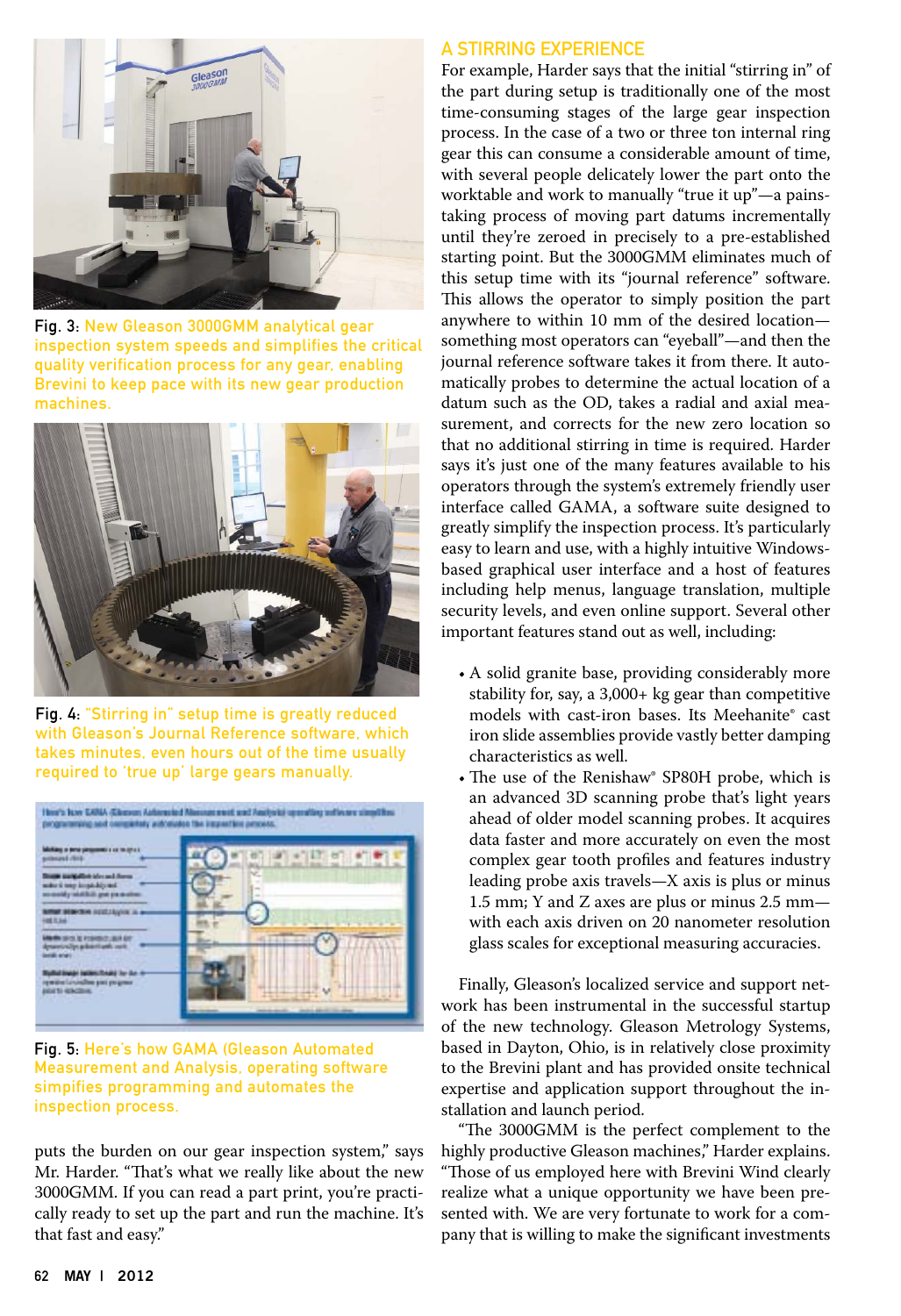

Fig. 6: Talleres Guibe's New Gleason 2000GMS performs the complete inspection of increasingly complex gear geometries up to 25% faster, while meeting VDI/VDE Class 1 specifications.

necessary to provide us with such tremendous gear manufacturing and inspection capabilities.

"Additionally, we are also very fortunate that Gleason has proven itself to be a very dependable partner in our startup efforts by providing us with the necessary training and applications assistance that allows us to utilize these latest technologies in the most proficient ways," he says. "The most demanding of our gear manufacturing applications have been easily accommodated although the level of experience



Morton's Steak House 3379 Peachtree Rd. Atlanta, GA 30326-1020 404.816.6535 www.mortons.com/atlanta/ Average Cost: \$51

Chops Lobster Bar 70 W. Paces Ferry Rd. Atlanta, GA 30305 404.262.2675 www.buckheadrestaurants.com/chops-lobster-bar/ Average Cost: \$40

Aria (American Cuisine) 490 E Paces Ferry Rd. NE Atlanta, GA 30305 404.233.7673 www.aria-atl.com Average Cost: \$32

NAM (Vietnamese Cuisine) 931 Monroe Dr. NE Atlanta, GA 30308 404.541.9997 www.namrestaurant.com Average Cost: \$19

Rathbun's Restaurant (Modern American) 112 Krop St. Atlanta, GA 30307 404.524.8280 www.rathbunsrestaurant.com Average Cost: \$20

Nikolai's Roof (French and Russian) 255 Courtland St. Atlanta, GA 30303 404.221.6362 www.nikolaisroof.com/NIKOLAIS/ Average Cost: \$45

Ecco (European) 40 7th Street NE Atlanta, GA 30308 404.347.9555 www.ecco-atlanta.com/ Average Cost: \$16

Quinones at Bacchanalia (Modern Southern) 1198 Howell Mill Rd. Atlanta, GA 30318 404.365.0410 www.starprovisions.com Average Cost: \$195

Bone's Restaurant (Steakhouse) 3130 Piedmont Rd NE Atlanta, GA 30305 404.237.2663 www.bonesrestaurant.com Average Cost: \$31

Bacchanalia (Modern American) 1198 Howell Mill Rd. Atlanta, GA 30318 404.365.0410 www.starprovisions.com Average Cost: \$75

amongst our workforce with large gear manufacturing in the beginning was quite minimal.

"Our manufacturing team is extremely pleased with the simplicity of setting up and operating all of the Gleason equipment," Harder says. "I don't know how Gleason could have made this any better for our particular situation."

#### Gains in Spain

It might surprise you to learn that Spain is the world's fourth biggest producer of wind energy, right after the United States, Germany, and China, with an installed capacity of 19,959MW at the end of 2010. And the number of wind turbine installations in Spain is expected to rise. For companies like special gear and gear reducer manufacturer Talleres Guibe, situated in the heart of northern Spain's industrial region of Irura, Guipuzcoa, that's good news.

But according to company officials, the enormous productivity and quality gains made possible with new Gleason grinder installations were being limited by the deficiencies found in the company's large gear inspection system. This older system was suddenly rendered almost completely obsolete, since its measurement capabilities were far below the exceptional accuracy levels achievable on the new Gleason machines. Furthermore,